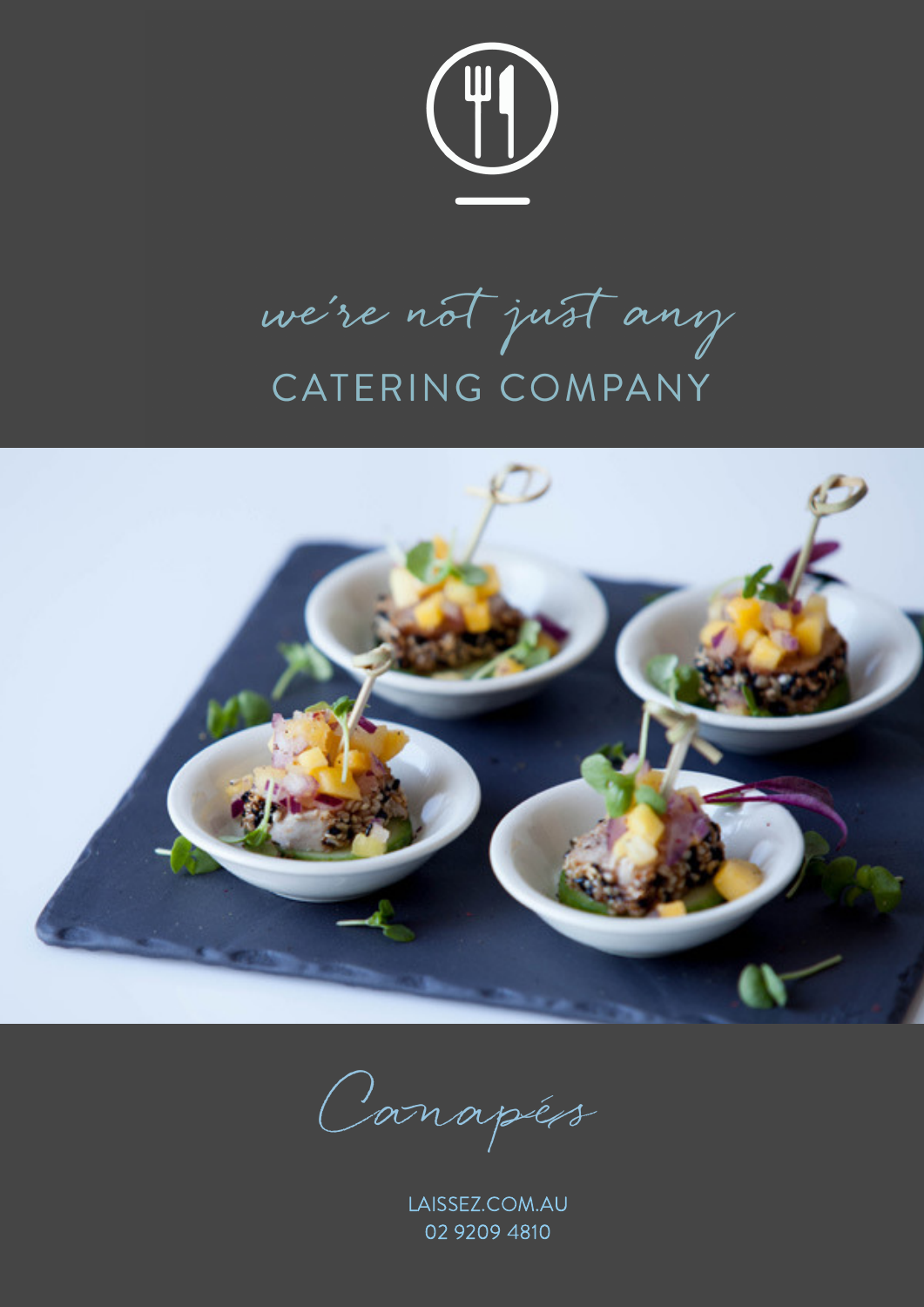Canapés

Design your own catering party menu or ask us for some suggestions. Our delectable canapés can be accompanied by our more substantial roving entrees. Our substantial canapés served in rice bowls are a great way to ensure your cocktail party guest don't go home hungry.

- Prosciutto and chicken ballotine with truffled mushrooms and parmesan crisp (gf)
- Poppy seed macaron, beetroot cured ocean trout, lemon creme fraiche (gf)
- Peppered lamb fillet costini, truffled mushroom pate
- Smashed broad beans, lemon, tahini, garlic and coriander crostini (v)
- Aged beef bresaola, Reggiano puff twist, confit beetroot and onion jam, chive béarnaise dip
- Truffled ricotta, Ligurian honey and rosemary fig jam tart (v)
- Sesame seed seared tuna, soy ginger broth with wasabi aioli (gf)
- Baby bocconcini, trellis tomatoes pipette with a drizzle of pesto, baby purple basil (v/gf)
- Roast duck, pickled mango rice paper rolls (gf)
- Poached chicken and coconut salad, Asian herbs, shallots (gf)

### COLD WARM

- Goat's cheese and potato beignets, truffled honey drizzle, edible flowers (v)
- Shitake mushroom and spinach dumpling, sweet soy, garlic crisp(v)
- Mushroom, truffle and parmesan arancini ball, parsley emulsion (v)
- Crisped king prawns, ginger sauce
- Seared sea scallops, chorizo, corn puree, coriander oil (gf)
- Waygu beef, caramelised onions, tomato, lettuce on a milk bun
- Moroccan lamb and fetta sausage rolls, chilli tzatziki dip
- Tea smoked chicken skewers, smoked paprika aioli (gf)
- Crispy Sichuan chicken bao, chilli pickled vegetables, hoisin, peanuts, spring onions
- Lamb, mint and mozzarella koftas, tzatziki
- Mini pizza of prawn and mint pesto
- Grilled vegetable and basil satay sticks (vn)

### **SUBSTANTIAL**

- Rigatoni of braised beef cheeks, caramelised onion, spinach and parmesan
- Tagine of chicken, preserved lemon, chilli and cous cous
- Tuna poke bowl, citrus soy dressing, vermicelli salad and crisp wonton (df)
- Macadamia chicken satay with wild rice and coriander leaves (gf)
- Moroccan spiced beef tagine with spiced quinoa and minted yoghurt (gf)
- Garden pea with broad bean, lemon and ricotta risotto (v,gf)
- Herb crusted lamb cutlet, crushed potato and tomato chutney (gf)
- Pumpkin, purple cauliflower tikka marsala, turmeric rice & coriander (v)

#### We recommend:

 HOUR - 6 items per guest HOUR - 8 items per guest HOUR- 8 items per guest + 1 substantial item HOUR- 8 items per guest + 2 substantial items + 1 sweet canape